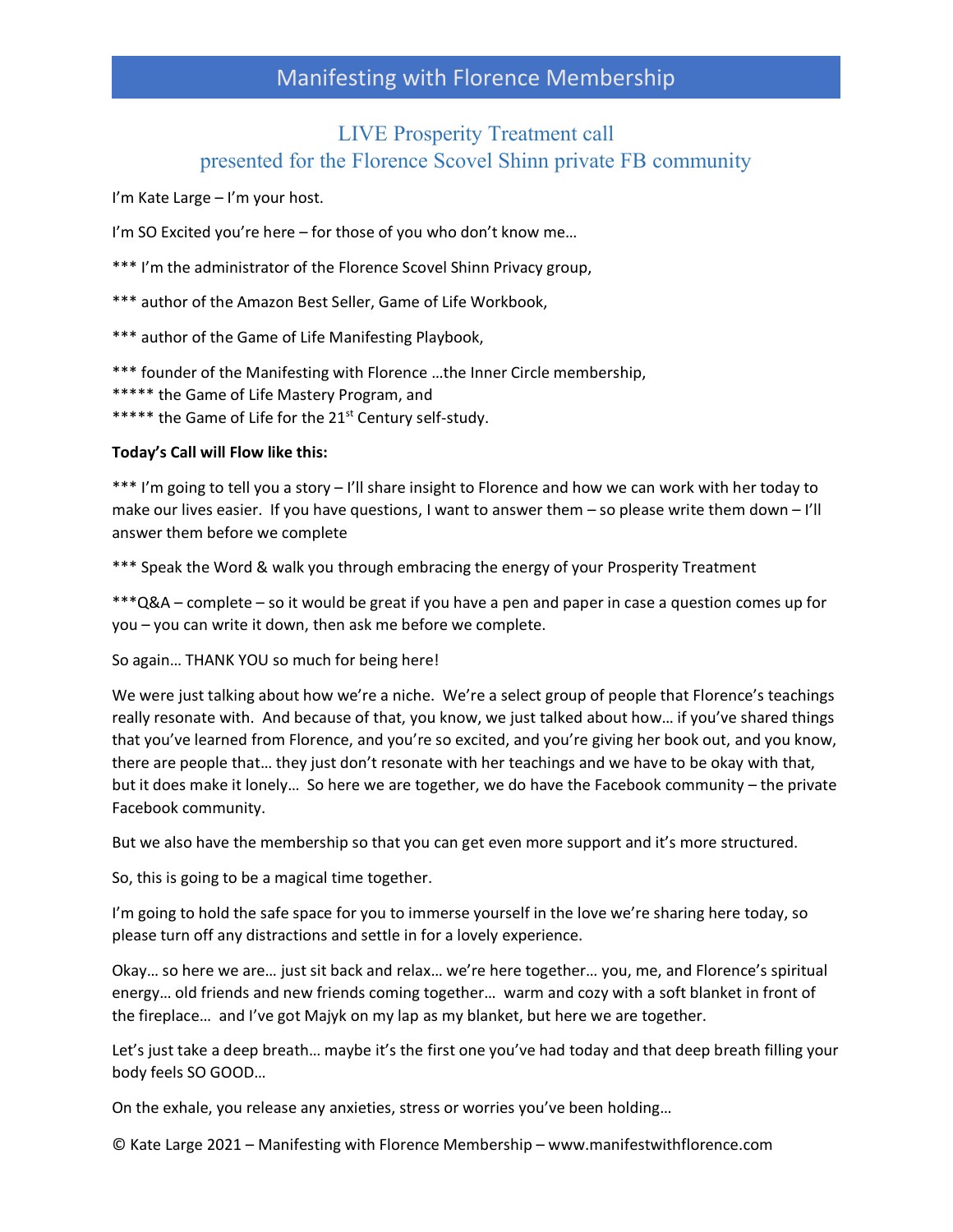With another deep breath… we begin…

For almost thirty years, I lived my life at an intense level of fear survival mode. It wasn't something I got up every morning and chose to do… it was just… normal to… well… struggle with everything… Then the intensity of that fear ramped up…

And I'd fall into bed so exhausted my body would all but pass out when I hit the sheets. Survival mode had fragmented my life to a surreal experience… I'd wake up during the night… and for just a few moments… I'd feel peaceful and safe - everything was ok... Then in the next instant… I'd remember the mess my life was in – you may have experienced this in the darkness of night…

It felt like I was being dragged around in the undertow of life's ocean – helpless… powerless…

I was drowning in fear, but never physically dying even though it really looked good sometimes when I felt so powerless and afraid.

I was praying for help… --have you ever been there? I was praying for a miracle…

And it came.

A made a new friend – her name was Sherry – and after telling her a little about what was happening in my life… she went to her bookcase and asked her angels, "What can I give Kate that will help her?"

Well, you know what happened next?

*The Game of Life and How to Play It* fell to the floor.

When she loaned me the thin red book – JUST for the day..., I thought, "how the heck is a book going to help me?"

But then…

When I started to read Florence's words, I felt something… What was this???

I felt empowered. I'd never felt that before! OMG I didn't know what this feeling was, but I wanted more of it!

But Sherry wanted her book back. I BEGGED her to let me keep it. She did.

My little red book became my lifeline – my Bible – almost an appendage to my body. I immersed myself in the magic of Florence and…

Florence's words written decades before… literally saved me.

I was so far down, that the only way to go was up. But miracles happened – the fear I'd been living in all my life became manageable – or dissipated completely. Every time I turned around; I came face to face with a blessing – Life was MAGICAL…

I'd be running with a pack of miracles, then next thing I knew – BAM! I'd get blind sided with some form of adversity – some challenge – a bill I thought I paid – or didn't know I had – my Toyota that had less than 10,000 miles needed a new engine...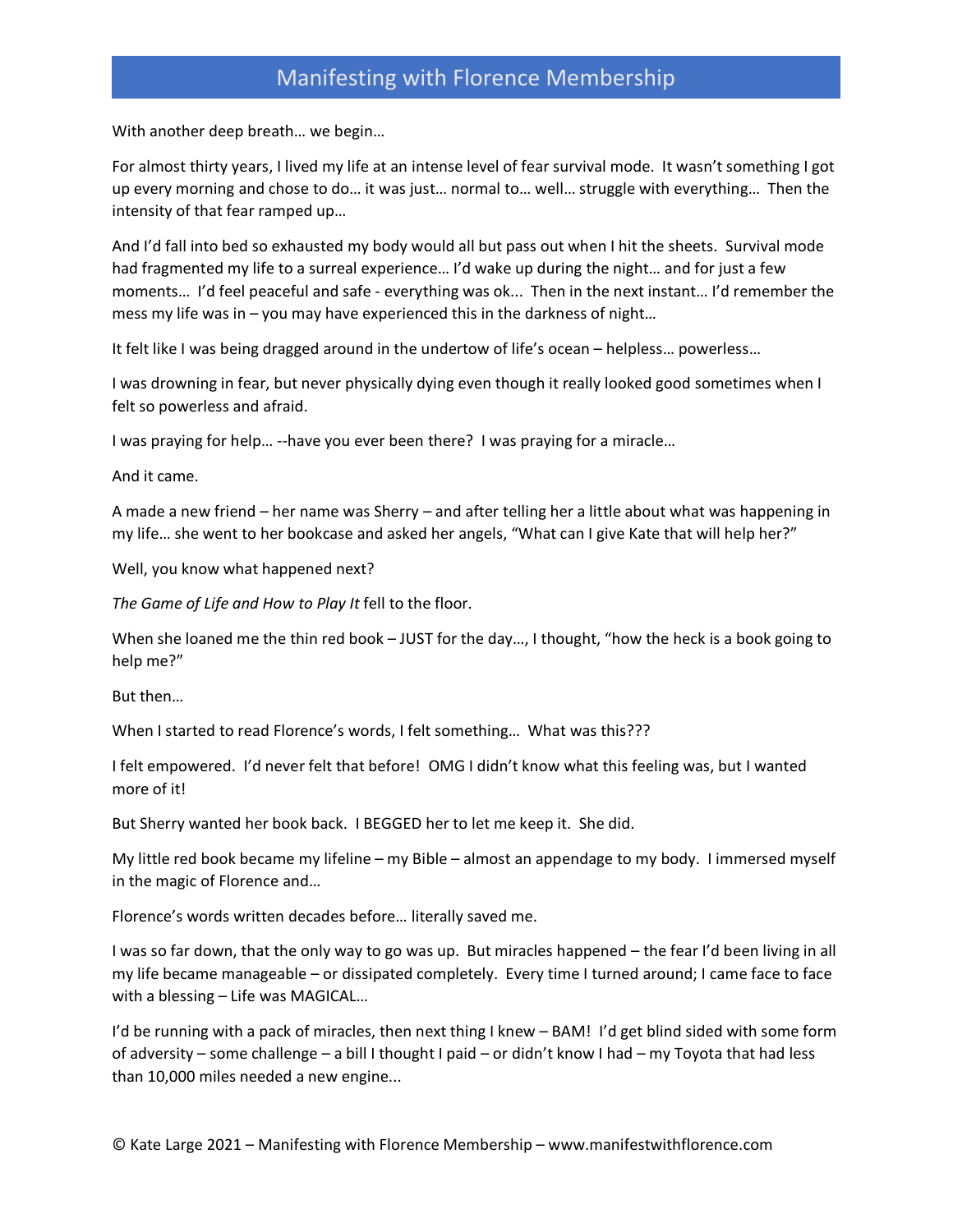But I had the Game of Life invisibly sewn onto my body, so I'd open the book and something on one of the two pages would support me, and I'd overcome whatever adversity hit me.

I manifested money, the love of my life, the best job EVER! I learned that so long as I stayed dialed into Florence's support, I had a finger on the pulse of the magic to overcome fear and manifest miraculous experiences.

But the cycle of being showered with blessings, then run over by the Mack truck of adversity… began to take its toll and life began to run amuck because I was trying to do it all on my own and wasn't paying attention… I got busy… my thin red book fell between the nightstand and the bed, and I lost my way.

I got tired and the fear crept back in. You know how it is… you have this long To Do list -- laundry, work, preparing meals… putting everybody and everything ahead of taking time for me.

Then I was back in survival mode – I hope you've never been there, but if you have… you know what it's like… struggling to get out of bed because you tried to sleep with Worry Bricks on your chest all night. Then you see what time it is, and now you're in a rush so you won't be late. Making sure everyone's where they need to be – putting out fires left and right at work – juggling Every-Thing – trying to breathe, but you just don't have time for that.

Struggling.

Survival mode.

Inside your head you've thrown up your hands and you're silently screaming that trying to improve your life is Just Too HARD!

You're SO STUCK in survival mode, that praying is something you do when you're paralyzed with fear soaked in a cold sweat at 3am because AGAIN - life is just too far out of control during your daylight hours to focus on anything other than Just Getting Through The Day.

If you're like me… You've not only re-engaged with fear, it's like you're joined at the hip – fear is watching you every moment, making sure you don't get away…

Then you finally clean your room and there under the bed… is that thin red book… The game that you were learning how to play… Or maybe you were opening Florence's Secret door to success... Or perfecting waving your wand of words…

I remember seeing that little red book… my friend… my confidant… that thin battered red book… highlighted, underlined… with sticky notes everywhere – Florence's loving, life changing support and empowerment in a thin red book.

This time when I opened it and read the words written decades ago – the magic was different. She spoke to me at an even deeper level of understanding. As I turned each page, I took a deep breath, then another, and another – and I read, and I felt the feels – the feels of empowerment – the strength – the stamina. I felt myself sitting up taller.

Empowerment flooded my body and I vowed to NEVER go back! Never, ever, ever, go back to survival mode.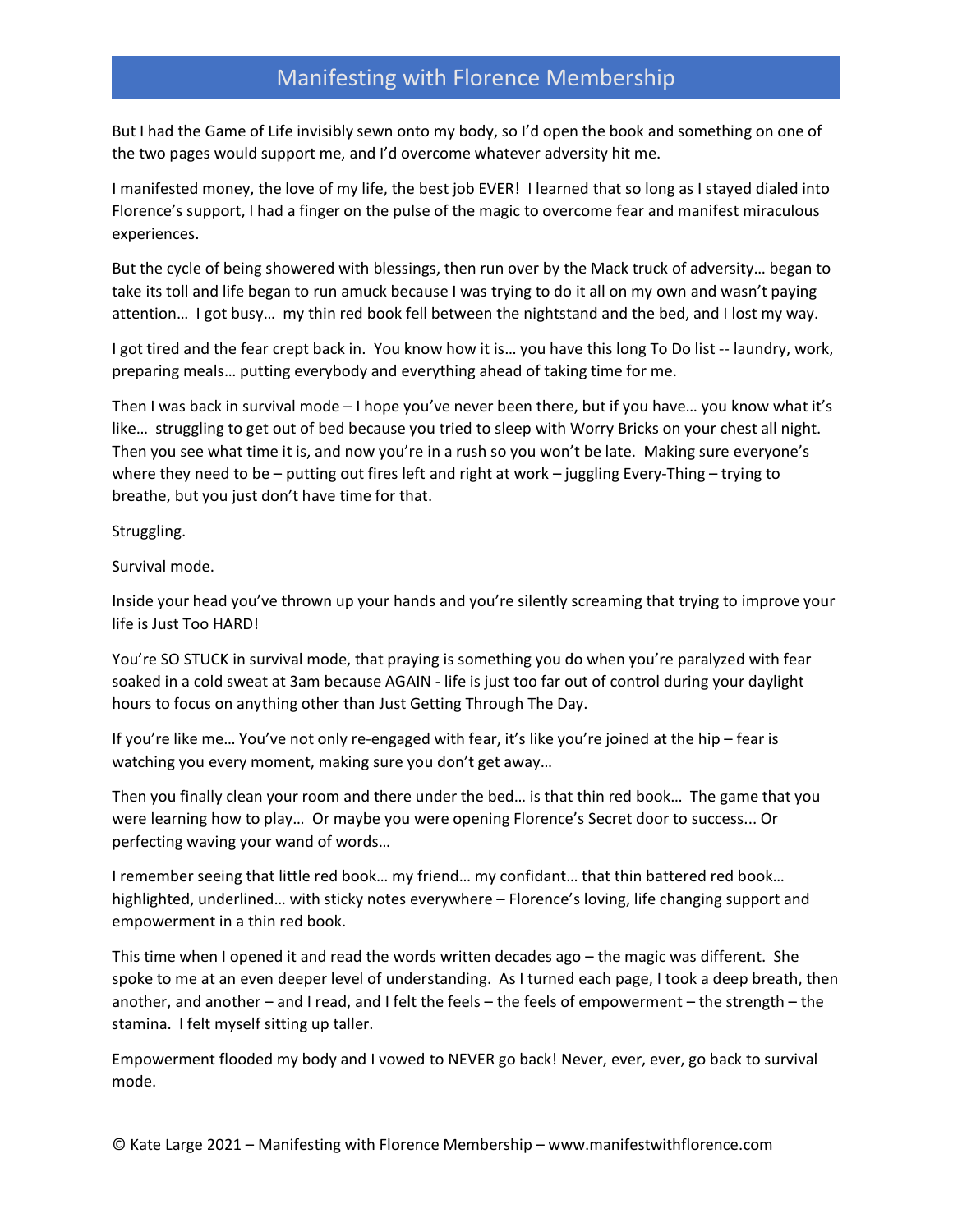I introduced my community to Florence. We shared love and empowerment – strength and stamina – possibility and hope – Belief in the power of the essence of love within us. Little did I know… that on my own, without additional support… I'd cozy up to survival mode over and over…

My experience on my own and by teaching thousands of people across the soils and waters of Mother Earth that these 5 stages of the game of life journey are the same for everyone.

We all live in human bodies that are like sponges for the fear that sweeps our planet in waves on a daily basis. As a result, we go through these 5 stages over and over till we find the support to maintain the empowerment of Florence's words when we're not reading – when we're not even holding her books.

We stop the five stage cycle when we set a new foundation for our lives and get the support we need to sustain it.

These are the 5 stages of the Game of Life Journey –

\*\* #1 Praying for help leads to Florence being introduced to you… and you feel that empowerment and possibility flood your body

\*\* #2 is when you experience the roller coaster pattern of coming face to face with blessing after blessing, but then you get blindsided by adversity in some way

\*\* #3 is when survival mode takes over, because it's just too difficult to juggle everything and maintain the support of Florence's teachings by yourself – and you're Just Getting Through The Day…

\*\* #4 happens when you get a moment to breathe, and you blow the dust-off Florence's books and her words speak to you at an entirely new level of understanding that rocks your world – AGAIN! And you never want to go back to fear being in charge of your life

\*\* and #5 happens when you breathe a deep sigh of relief when you've firmly anchored and consistently implement Florence's empowered support as your life-style – every day – and your life is easier on a daily basis. When adversity challenges you – you don't worry, because you know what to do to create a higher outcome because you have a Very Special Set of Skills – action steps, tools, and loving support that make your life So-Much-Easier. And you not only glimpse, but you live your version of heaven on earth.

Through bringing Florence's teachings into the 21st century for fellow students for twenty years, I've learned that these game of life stages happen for everyone.

Years of struggling to consistently implement Florence's teachings on my own, moved me to do everything I could to cut years off the struggle of those who join me for this magical game of life journey.

I began to share Florence's teachings with my Soul Kisses community.

I taught…

I teach…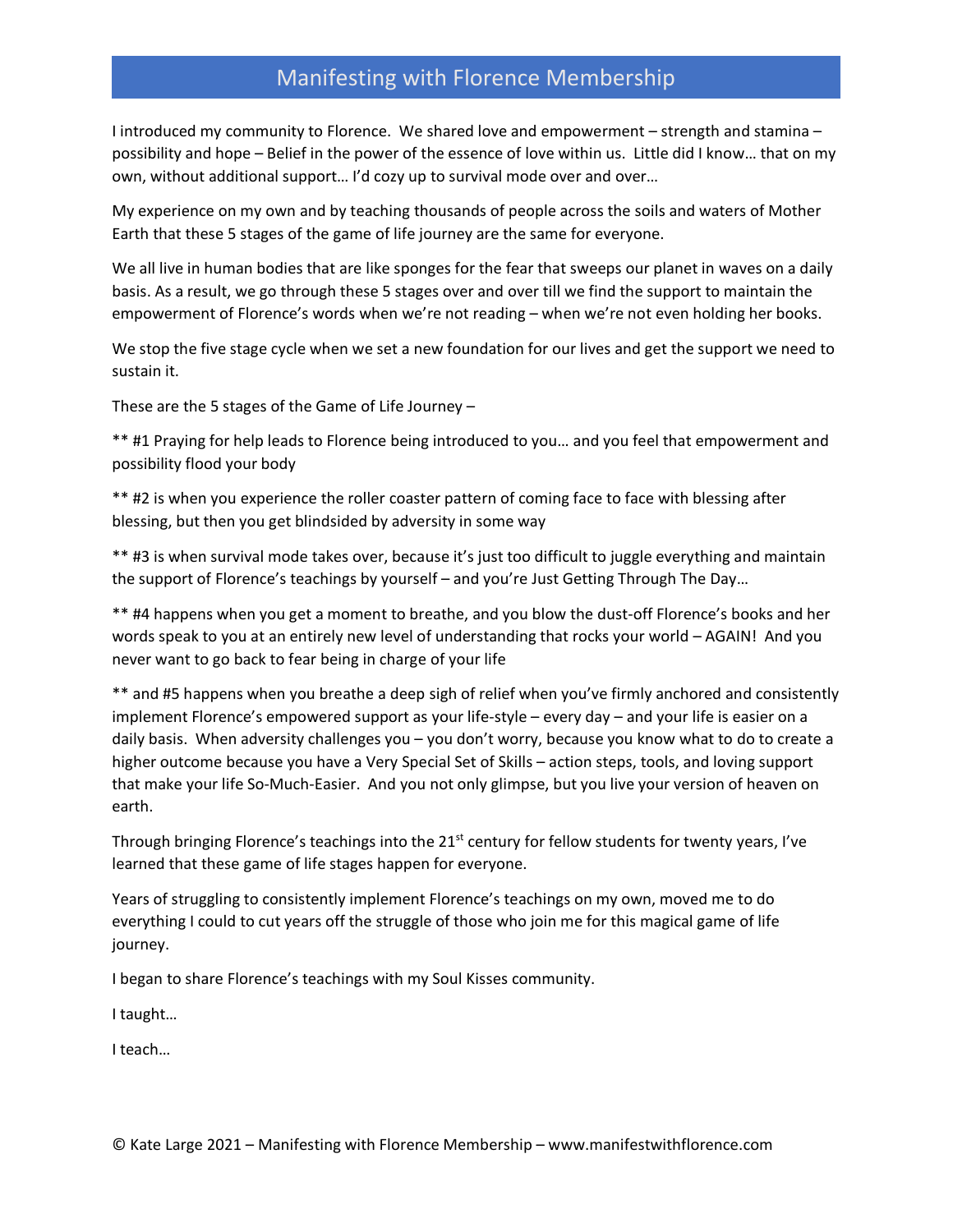– that no matter what you have or haven't done in your life, you DESERVE – you're worthy – you're good enough to Be, Do and Have all that brings you joy – all that is yours by Divine right – it's your birthright. Through teaching I've opened the door to the possibility of mastery.

My community had questions and we got answers – we improved our lives.

Then in 2006 Florence's spiritual essence asked me to write an e-course based on The Game of Life that brought the book into the 21<sup>st</sup> century. Of course, I jumped right in and said, YES! So, we did, and my community LOVED the guidance and support!

Then in 2009 Florence wanted me to self-publish the e-course into a workbook, like she did back in 1925. Again, a brilliant idea! So, we created the first workbook that was 300 hundred pages and I taught the first virtual Game of Life program from it.

OMG… I was so nervous – this was before my radio show – it was my first virtual class – it was my first LIVE class of any kind! I was sitting at my desk counting down the minutes, sweat rolling down both sides, heart beating so fast I thought I'd surely have a heart attack! Then I looked to my left and there she was…

Florence…

Her spiritual essence was sitting on the end of my desk… and she was filing her nails…

I was like, really? Filing your nails?

She waived her nail file at me and said, "Girl you've got to calm down."

I started laughing – which calmed me down – my heart stopped racing, the timer counted down – 3... 2... 1… and the first call began – and the students loved the information, the safe space and feeling comfortable to ask any question that came up for them.

Again and again, I presented the 60-day Game of Life Mastery Programs and Secret Door to Success Masterminds. The students were from all over the world, and they improved their lives by learning how to consistently implement Florence's teachings into their  $21^{st}$  century lives. They manifested jobs, and homes and money and life partners – peace within their hearts, understanding how truly powerful they were – learning how to focus their manifesting energy to bring into their reality – from within to without – the true desires of their heart.

They *believed* they were good enough to be, do and have what they wanted – the were in alignment with their three levels of consciousness. They knew what to do with fear and worry. They claimed their power from within and their external reality reflected their empowerment.

They learned how to manifest and live their version of heaven on earth.

When I asked them to write testimonials about the programs, classes, and masterminds... I didn't get a sentence or two… I got pages of empowered words that detailed their experiences and feelings.

The only problem was… the classes, programs, and masterminds had completion dates. Just like "The Game of Life Workbook" – there was a last page.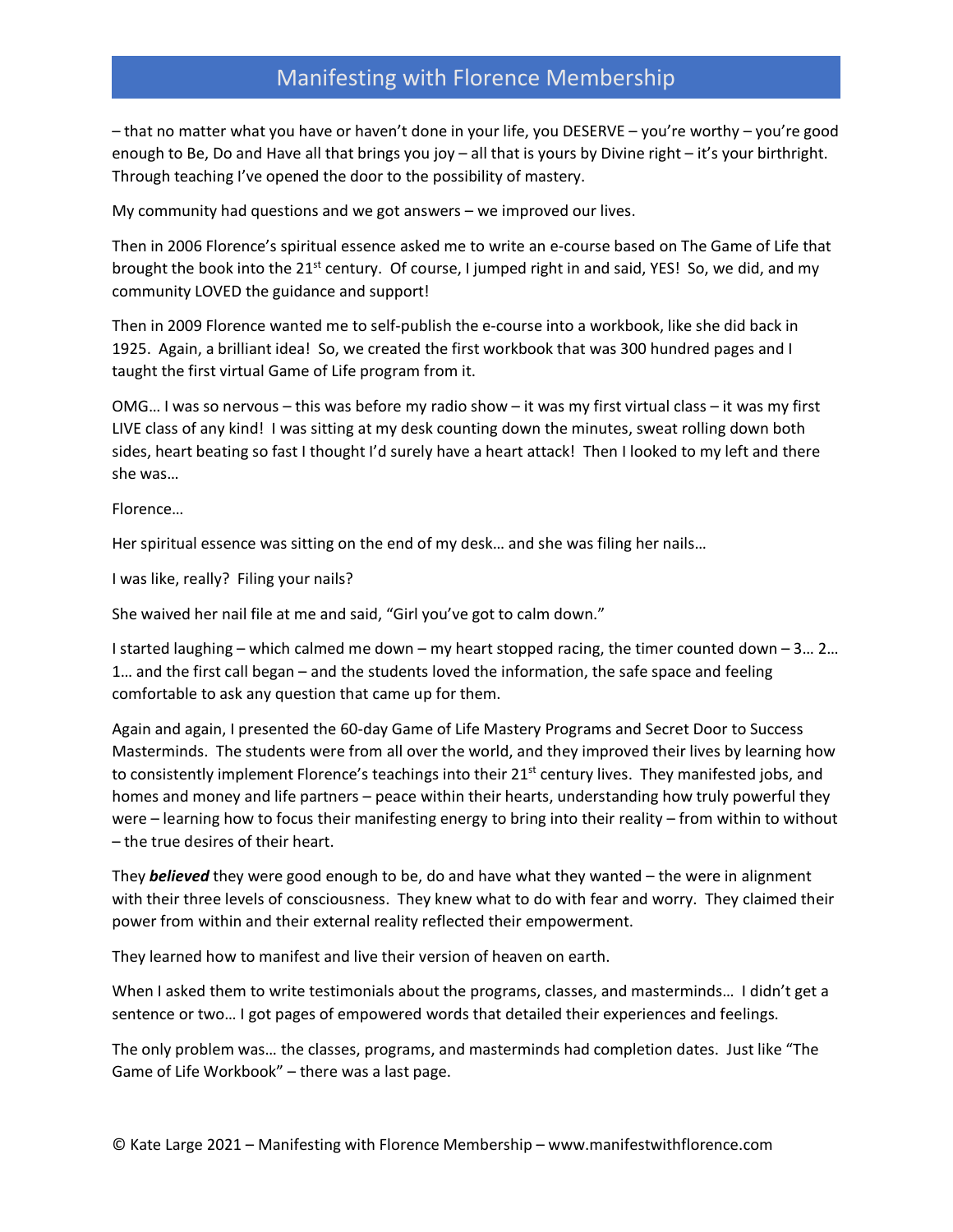Let's face it… we live in a physical world laced with fear. It's not easy implementing Florence's teachings on a consistent basis on your own. Sometimes it's impossible. We're human, and we humans thrive on loving support – but it's rare for most of us to get that loving support – and the pandemic has isolated us even more than we were two years ago…

Now I've solved the problem of programs having a completion date with the Manifesting with Florence …the Inner Circle membership.

The membership is a living, breathing experience of loving support that includes a private website that houses recordings of our weekly calls, the PDF file of the Game of Life Manifesting Playbook, and stepby-step guidance that teaches you your own Very Special Set of Skills to support you to Know what to Do when life challenges you.

Every first Wednesday of the month I present a LIVE treatment call and answer any questions that've come up for members – for YOU when you join!

The Game of Life Manifesting Playbook, created just for members, includes gameboards and experience pages so you can document your Aha moments, action steps and results.

The Game of Life Manifesting Playbook was created to support you to anchor your new foundation for living your life implementing Florence's teachings. When you use the daily journal pages, beliefs and thought patterns about yourself that aren't true and don't serve you – the energy that's been blocking you will reveal itself – while the members and I support you with action steps and loving support to transform that fear energy to love to create a higher outcome.

The gameboard pages show you your progress – And… they also show you where you need more support – and we're right here to support you.

The pandemic has made us feel isolated, alone and it's been even harder to feel like we fit in. If you're a student of Florence's teachings, you fit in the membership. You'll be seen, heard, and valued.

Let's talk about Florence…

Florence was way ahead of her time… she was a divorced woman in the early 1900's teaching spiritual metaphysical concepts that were NOT mainstream. She taught that the key to powerfully creating a new external experience – a new reality, is perfecting the ability to consciously create within you – and BE the energy of the end result that you want to achieve.

She taught about energy – and she knew how to hold the safe space for her students to shift their energy from fear to the higher vibration of love.

When you read Florence's books, you can feel her loving spiritual essence coming from the words on the pages and the words are almost a hundred years old.

You've learned that the magnificence of Florence's teachings is Simplicity. She used case studies of her students to convey her wisdom through practical examples, but the core of her teachings…

is the energy behind them…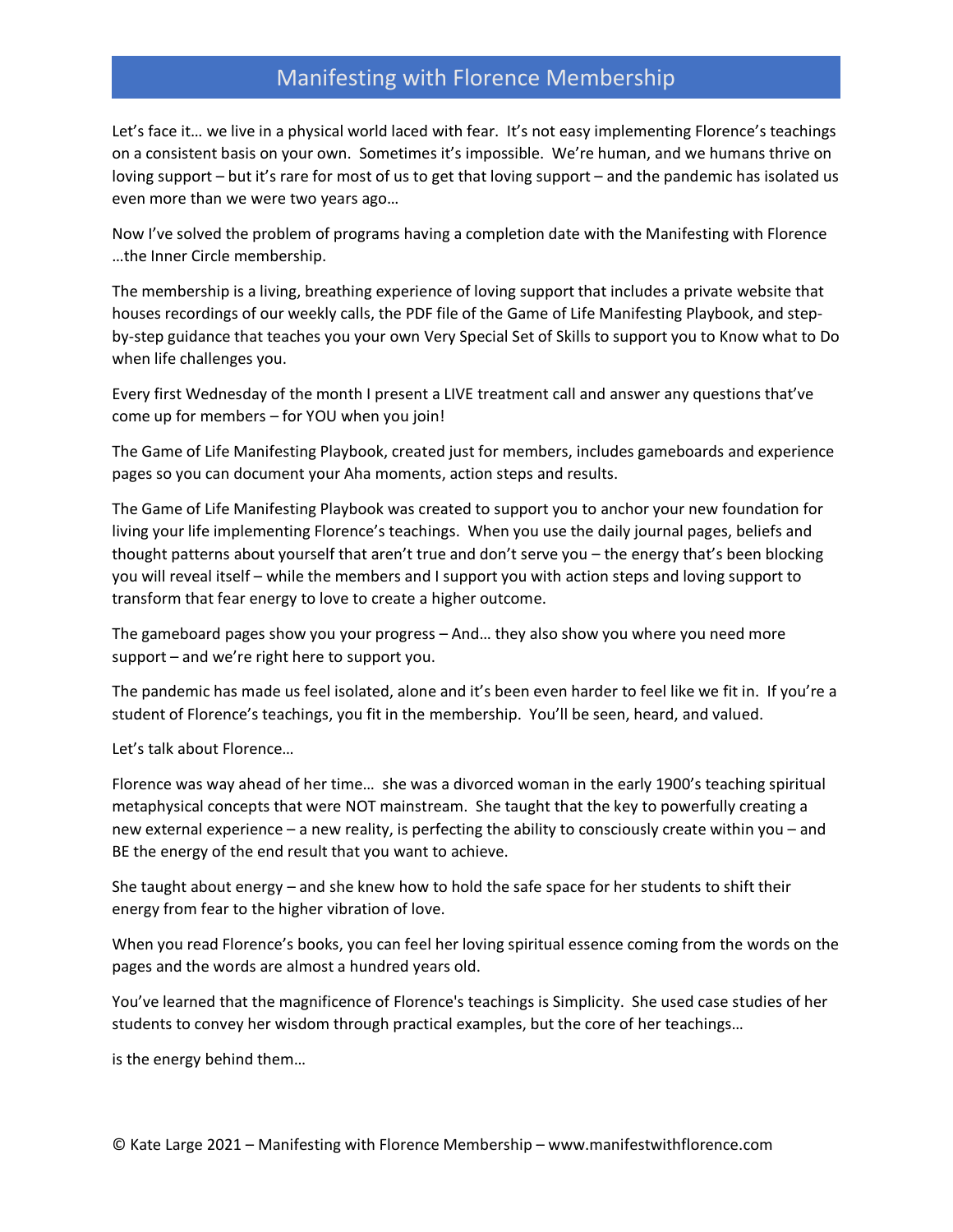the energy of words – words are energy containers that form the energy of our emotional beliefs and it's from this energy that we manifest our reality. Florence knew this – she understood it and she taught her students to understand it, too.

Back then when she was alive, and today through her books… she continues to hold the safe space for you to see and understand how the universe responds to you --- responds to you based on the vibration of your creation energy.

These were radical teachings for a woman divorced in 1912. Her divorce accelerated her understanding of metaphysical principles and universal laws which led to her sharing her experiences with others and to teach. --- And she was an amazing teacher. She taught how to hold, manage and focus energy in a simple way that clicked with her students and they experienced immediate results. They discovered the power of the energy within them and by managing that energy they created miraculous experiences – even though the US was sliding into The Great Depression… the world was at war… and fear was rampant.

But what was going on in the world didn't matter – dire circumstances didn't matter…. Because Florence knew the level of our energetic vibration can transcend what's going on around us. Florence understood this, so her beliefs and teachings did not waver. She held fast to the power within her and taught her students to do the same.

Today, we're experiencing the covid pandemic, but we're also experiencing a pandemic of fear that changes from day to day, but still holds tremendous power over us when we allow it to. We're trying to rebuild our lives to some sense of normalcy…

Florence's teachings support us to do this, and we need her loving support now more than ever to overcome life's challenges and changes – to flow in ease and grace, from a deep sense of peace within.

Florence used energy containers of words to "speak the word" for her students and she treated for them. Her treatments opened the way for her students to FEEL the power within them that they were good enough to have what they wanted – no matter what was going on around them – no matter what they had or had not done in their lives – she fully believed what they wanted or needed was already theirs at a higher plane of existence -- and held the safe space for them to believe, too.

Florence can't join us with physical voice to do that for us today.

But I can. I'm here to support you to believe that you deserve to live a happy life -- you're worthy to Be, Do, and Have what makes you happy – you're good enough to live your fulfilled square of life – it's your birthright.

I know that no matter what you have or have not done in your life, you deserve to be happy.

Now I'm going to speak the word for you and guide you through the Prosperity Treatment.

We'll begin by quieting our mind to open the way for you to fully immerse yourself in the empowered energy of the treatment.

#### **Prosperity Treatment Guided Journey**

*Take a really deep breath…*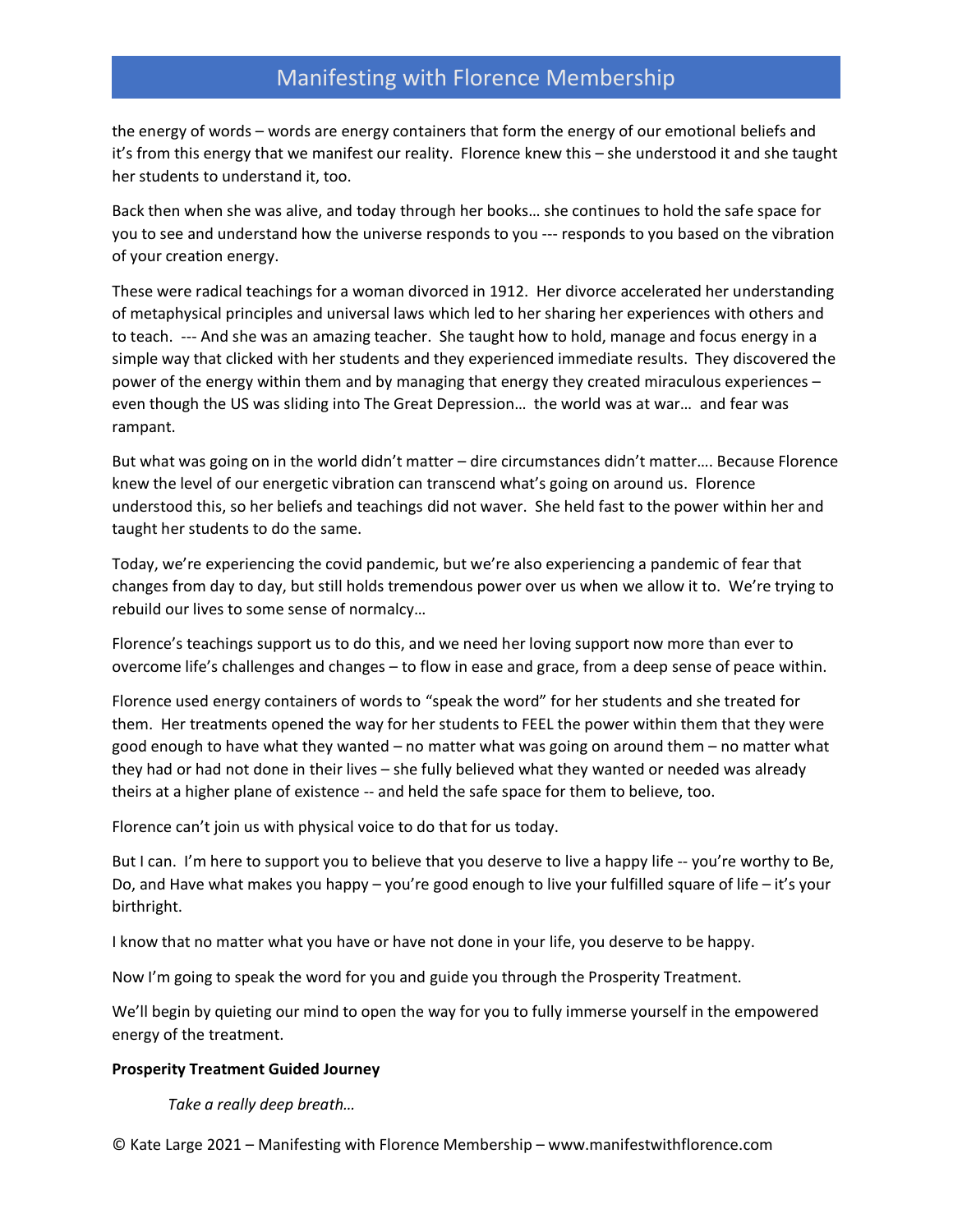*Place your feet flat on the floor. With your hands gently in your lap, close your eyes.*

*Focus your attention on your heart and take another deep breath... and slowly exhale.* 

*Now shift your focus to gratitude of the blessings in your life. Embrace the things that you're grateful for and immerse yourself in the emotional fulfillment of gratitude.* 

*Now ask yourself these questions – don't try to answer, just ask:*

*Who am I? What do I want? What's my purpose? What makes me happy?*

*Now simply allow yourself to be aware of your physical body. Your hands in your lap – your feet flat on the floor.*

*Now focus again on your heart – allow yourself to hear the beating of your heart as a sound or feel it as a sensation.*

*Take a deep breath...*

Now we're going to GROUND into the highest vibration of love possible - connecting to our immediate supply... accessing our creation energy....

With another deep breath and eyes closed....

Allow yourself to see in your mind's eye a massive oak grounding tree...

Notice that within the branches of your tree is your square of life fulfilled... branches with bags of money holding your wealth, wonderful relationships, magnificent health, and exciting work that makes your heart sing with joy!

Take a deep breath and step into the spiritual essence of your grounding tree.

Allow your feet to go down into the roots of your grounding tree...

Down through the soils, the water, and the rocks, down to the core light of healing, loving, abundant prosperity at her center.... Envision your roots wrapping around a beautiful, solid tourmaline sphere… anchoring your prosperity.

Now pull the powerful vibration of this energy back up through the rocks, the soils and water to your feet... up your legs... to your heart...

The branches of your mighty oak tree open wide to the breath of God.

With open heart and arms, we access the essence of creation deep within...

Breathe deeply and pull into your heart, through your breath, the limitless possibility of your full potentiality of experiences...

I speak the word: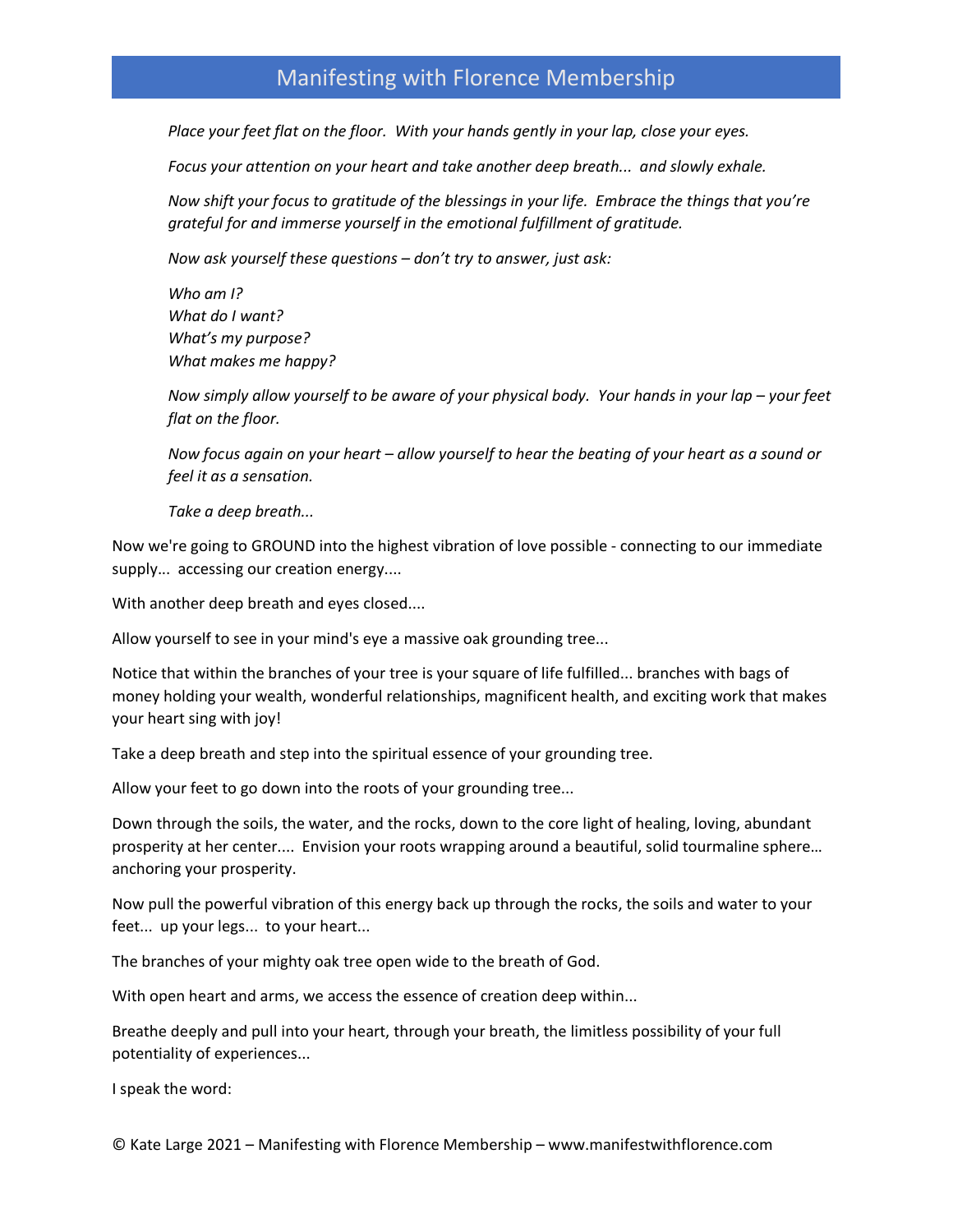Infinite Spirit, open the way for our Immediate Supply, let all that is ours by Divine Right reach us, through a tremendous flow of prosperity under grace, in miraculous ways for the highest good of all… thank you, thank you, thank you...

#### *Say this with me:*

Infinite Spirit, open the way for My Immediate Supply, let all that is mine by Divine Right reach me, through a tremendous flow of prosperity under grace, in miraculous ways for the highest good of all… thank you, thank you, thank you...

The angels of prosperity, love, and light join us in our oak tree - bringing with them the energy of limitless creation – take a deep breath and allow yourself to feel them come in close... fully supporting you to *BE limitless possibility in all directions of time - from within to without....*

Take a deep breath with the intention to access the creation energy that is yours to create what you wish.

Breathe in deeply of the joy it would bring you to receive this prosperity!

Take another deep breath and allow the bright light of the life force energy of Creation within you to expand bigger... and brighter... until your entire body is filled with the brilliant bright light of limitless creation energy...

Allow yourself to experience how blissful it feels to receive tremendous flow of prosperity in all things... all things great and small.... from within to manifest as your life experience without...

Firmly anchor and claim your prosperity - all that is yours by Divine Right!

Breathe into every cell of your BE-ing how magnificent it IS to receive all the prosperity that is yours, by divine right!

Now.... take a deep breath... and allow the brilliant light of creation energy that you are to expand up through the branches of the tree - up high...

Your beacon of light shines brightly to magnetize to you more money than you can ever spend...

magnificent health....

work that makes your heart sing with joy....

and loving, harmonious relationships....

Loving relationships with money, with people, with all that brings your heart joy - your square of life and everything in between – fulfilled and complete!

Take a DEEP Breath and repeat after me using the voice of the life force energy of creation:

Infinite Spirit, I am deeply grateful that the way is open